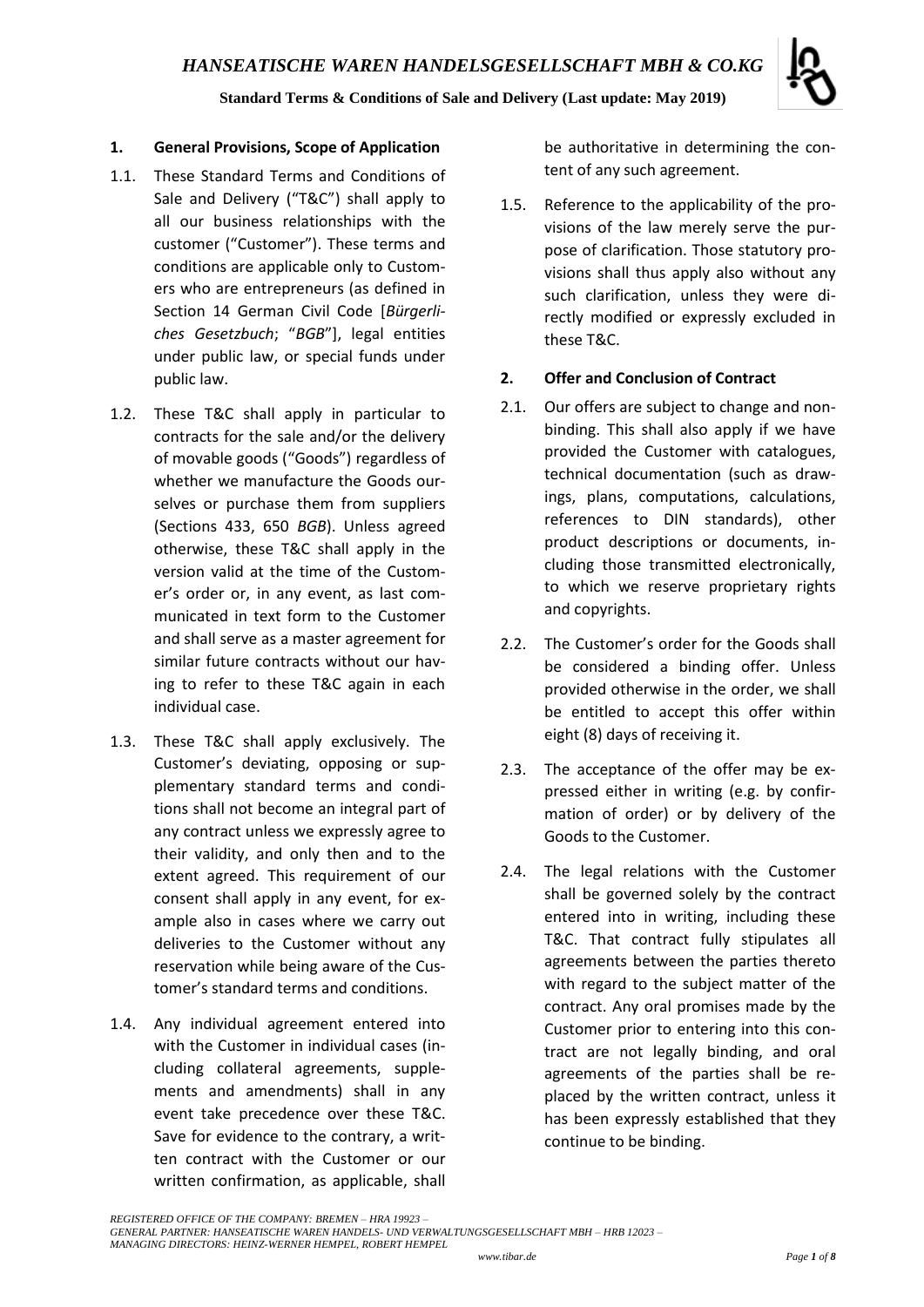

### **3. Copyright and Secrecy**

- 3.1. All samples and documents made available to the Customer (such as technical descriptions, drawings, illustrations, specifications as to color and weight) contain approximate values only, as customary in the industry. We shall be entitled at any time to make improvements and changes to these samples and documents and to the items to be delivered and services to be rendered, such as changes in construction or form, deviations in color, to the extent that these improvements and/or changes are reasonable to the Customer. Standardized Goods are subject to the tolerances permitted according to the forms.
- 3.2. We reserve all property rights, copyrights, and/or any other intellectual property rights to all samples and documents within the meaning of the above Clause 3.1. These samples and documents may not be used without our prior written consent in any way other than for the performance of each of the contracts entered into with us, and they may in particular not be copied or made available to third parties. Upon request, the Customer must return them to us without undue delay.

### **4. Time Limits and Dates**

- 4.1. Time limits and dates are binding on us only to the extent we have expressly agreed upon them in writing with the Customer in each case.
- 4.2. Periods for the delivery of items or the performance of services shall start to run at the date the order confirmation is dispatched, but not before the delivery of the documents, authorizations, and releases to be provided by the Customer, and not before receipt by us of payments that have fallen due.
- 4.3. If the contract entered into between us and the Customer is amended or supplemented at the Customer's request, the periods for the delivery of Goods or the performance of services shall be reasonably extended taking our additional effort resulting from the Customer's request for amendment or supplement into consideration.
- 4.4. We shall not be liable for the impossibility of delivery or for delays in delivery provided this has been caused by force majeure or other events that were not foreseeable at the time of entering into the contract (such as disruptions of operations of all kind; difficulties in procuring materials or energy; delays in transport; strikes; lawful lockouts; lack of manpower, energy or raw materials; difficulties in obtaining the required authorizations from authorities; governmental acts; or the failure of suppliers to provide proper or timely delivery), which are beyond our reasonable control. If any such event renders the delivery or the performance of the service significantly more difficult or impossible and if the duration of the impediment is not merely temporary, we shall be entitled to rescind the contract. If the duration of the impediment is temporary, then the periods for the delivery of items or the performance of services shall be extended or the respective deadlines deferred by the duration of the impediment plus a reasonable lead time. If the Customer cannot reasonably be expected to accept the delivery or the service due to the delay, the Customer may rescind the contract by immediate written notice to us.
- 4.5. We shall be entitled to cancel the contract entered into with the Customer if our supplier fails to deliver to us or delivers late for reasons beyond our control, so that we are not able to perform our

*GENERAL PARTNER: HANSEATISCHE WAREN HANDELS- UND VERWALTUNGSGESELLSCHAFT MBH – HRB 12023 – MANAGING DIRECTORS: HEINZ-WERNER HEMPEL, ROBERT HEMPEL*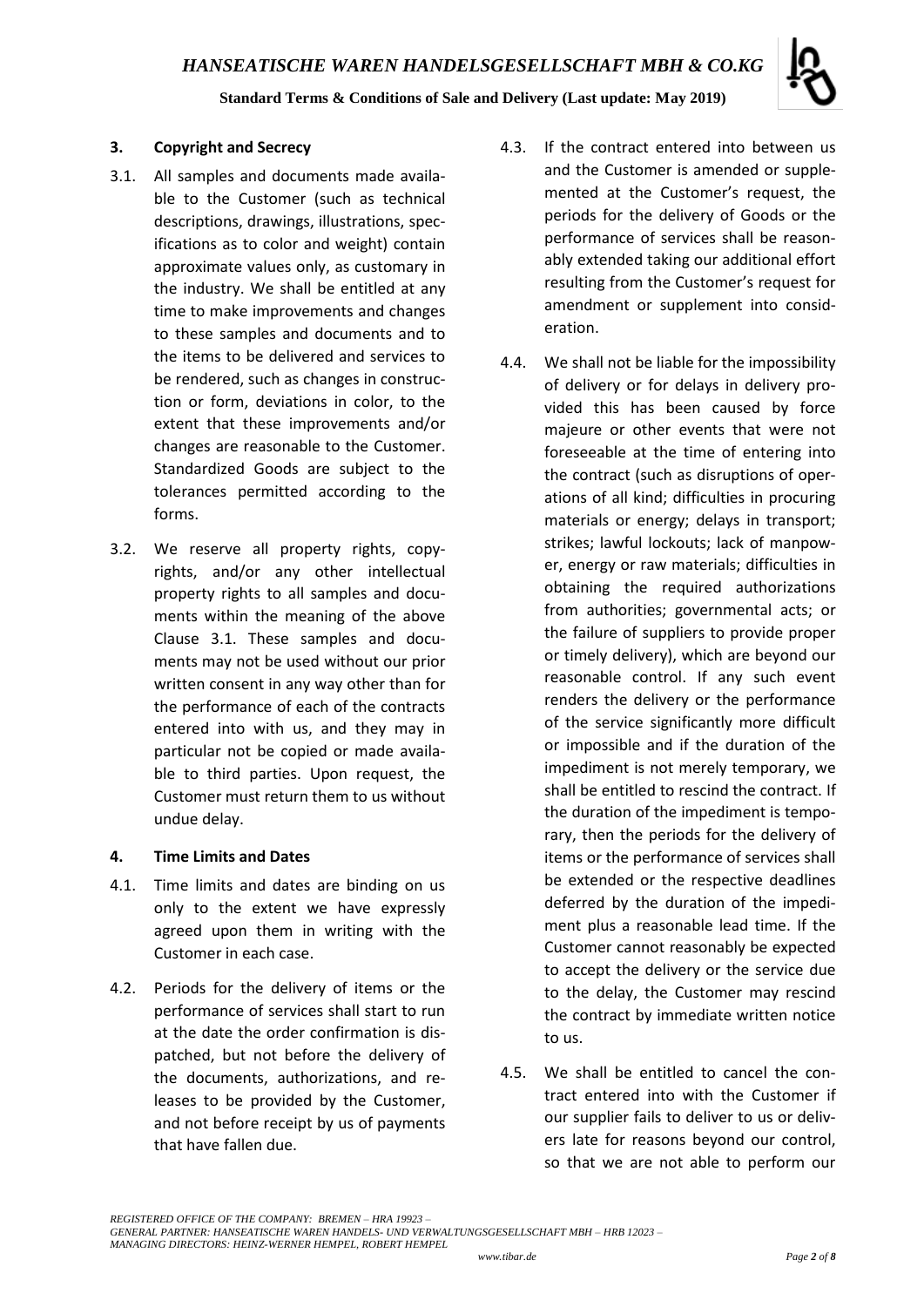obligations to the Customer at all or in a timely fashion.

- 4.6. If the shipment of items to the Customer is delayed based on the Customer's request, we will store the items to be delivered and charge the Customer with the costs incurred by such storage starting one month after the Customer's receipt of our notice of readiness to make delivery. Our right to rescind the contract and/or claim damages (see Clause 12) after the unsuccessful expiration of a reasonable date set by us for acceptance of delivery by the Customer shall remain unaffected.
- 4.7. We shall be entitled to partial deliveries only if
	- the partial delivery is useful to the Customer considering the designated use of the item according to the contract;
	- the delivery of the remainder of the ordered Goods is guaranteed; and
	- the Customer does not incur substantial additional efforts or costs due to the partial delivery (unless we agree to assume these costs).

# **5. Prices**

- 5.1. Our prices are quoted net in EURO, ex Bremen, plus transport, packaging and other ancillary costs, which we shall invoice separately to the Customer. Unless agreed otherwise, we shall be entitled to determine the shipping method (in particular the carrier, shipping route, packaging) ourselves.
- 5.2. The statutory value-added tax is not included in our prices and shall be shown separately in our invoices. The same shall apply to import duties and public charges.

5.3. The measurements of the items to be delivered determined for each shipment by us or our agents at the place of dispatch of the delivery shall govern the calculation of our prices invoiced to our Customers.

# **6. Invoices and Payments**

- 6.1. Our claims against the Customer for payment shall become due and payable upon the Customer taking delivery of the item or declaring acceptance of the service performed, respectively. The amount payable specified in our invoice must be paid to us within the agreed payment term.
- 6.2. If we have agreed on payment by installments with the Customer and the Customer is in arrears of payment of one installment or an amount corresponding to one installment or more, our entire claim for payment shall fall due immediately.
- 6.3. Deductions, in particular cash discounts, are subject to a written agreement.
- 6.4. The Customer shall owe us interest in the amount of 5% p.a. from the due date, and annual interest in the amount of 8 percentage points above the base interest rate applicable from time to time from the date of default. We reserve the right to claim further damages for default of payment on the part of Customer.
- 6.5. If, after having entered into the contract with the Customer, it becomes apparent that our claim against the Customer for the payment of the purchase price is jeopardized by the Customer's inability to perform (e.g. if a motion to institute insolvency proceedings is filed), we shall be entitled on the basis of the law to refuse performance and, after setting a period to the other party where appropriate, to rescind the contract (Section 321 *BGB*). Where contracts for the manufacture of items that are not fungible are concerned

*GENERAL PARTNER: HANSEATISCHE WAREN HANDELS- UND VERWALTUNGSGESELLSCHAFT MBH – HRB 12023 – MANAGING DIRECTORS: HEINZ-WERNER HEMPEL, ROBERT HEMPEL*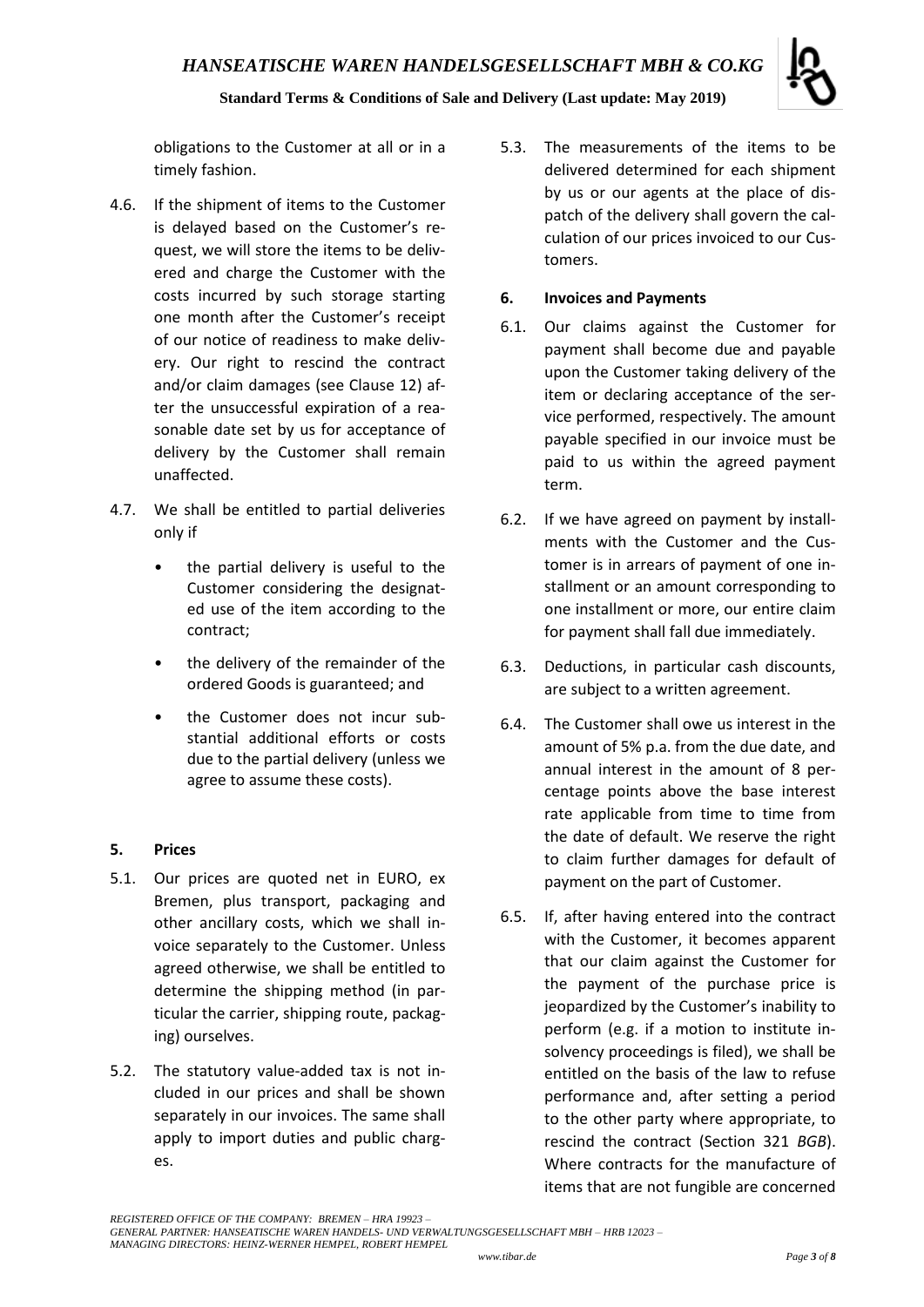

(custom-made items), we may rescind the contract immediately; the statutory provisions regarding the right to dispense with setting a period for performance by the other party shall remain unaffected.

# **7. Taking Delivery/Acceptance**

- 7.1. The Customer must take delivery of the items delivered in accordance with the contract and accept the services rendered in accordance with the contract without undue delay but no later than within eight (8) business days of our request, ex warehouse in Bremen.
- 7.2. If the Customer is in delay of acceptance, or if the Customer fails to cooperate, or if our delivery is delayed for other reasons for which the Customer is responsible, we shall be entitled to claim compensation for the resulting damage, including additional expenses (e.g. storage costs). The amount of liquidated damages we charge in these events is EUR 100.00 per calendar day as of the delivery date or, in the absence of such date, as of the date of the notice of readiness of the Goods for dispatch.

Providing proof of higher damages and our legal claims (in particular the reimbursement of additional expenses, adequate compensation, rescission of contract) shall remain unaffected; the liquidated damages shall, however, be set off against any additional claims for money. The Customer shall be allowed to prove that we have not suffered any damage at all or that our loss or damage is significantly lower than the amount of liquidated damages specified above.

### **8. Assignment/Setoff and Retention**

8.1. The Customer is not entitled to assign its claims against us and rights under the contractual relationship to third parties. This shall not apply to claims for money.

- 8.2. The Customer may offset only against uncontested or finally adjudicated claims against us.
- 8.3. The Customer shall be entitled to exercise its right of retention only if its counterclaim is based on the same contractual relationship.

#### **9. Place of Performance and Passing of Risk**

- 9.1. Our Bremen factory is the place of performance for our deliveries and services.
- 9.2. The risk of accidental loss, destruction or deterioration of the delivery item shall pass to the Customer upon taking delivery thereof, but no later than upon this item leaving our warehouse. This shall also apply to partial deliveries, and also in cases where we have assumed additional services (such as carriage or transfer).
- 9.3. If we provide deliveries abroad, the Customer must make all information/documents required for our delivery abroad available to us in a timely fashion prior to dispatch. Any documents required by us that cannot be issued until after the arrival at destination must be forwarded to us by the Customer without undue delay.

### **10. Retention of Title**

- 10.1. We retain title to the items delivered by us to the Customer, and/or to the items installed by us on behalf of the Customer (hereinafter collectively referred to as "Reserved Goods") until receipt of all present and future payments arising from the business relationship with the Customer.
- 10.2. The Customer shall be entitled to resell, process, blend or combine as well as subsequently sell the Reserved Goods within the limits of a prolonged [*verlängert*] retention of title, provided that this is part of the ordinary course of business. The Customer shall not be allowed to pledge

*GENERAL PARTNER: HANSEATISCHE WAREN HANDELS- UND VERWALTUNGSGESELLSCHAFT MBH – HRB 12023 – MANAGING DIRECTORS: HEINZ-WERNER HEMPEL, ROBERT HEMPEL*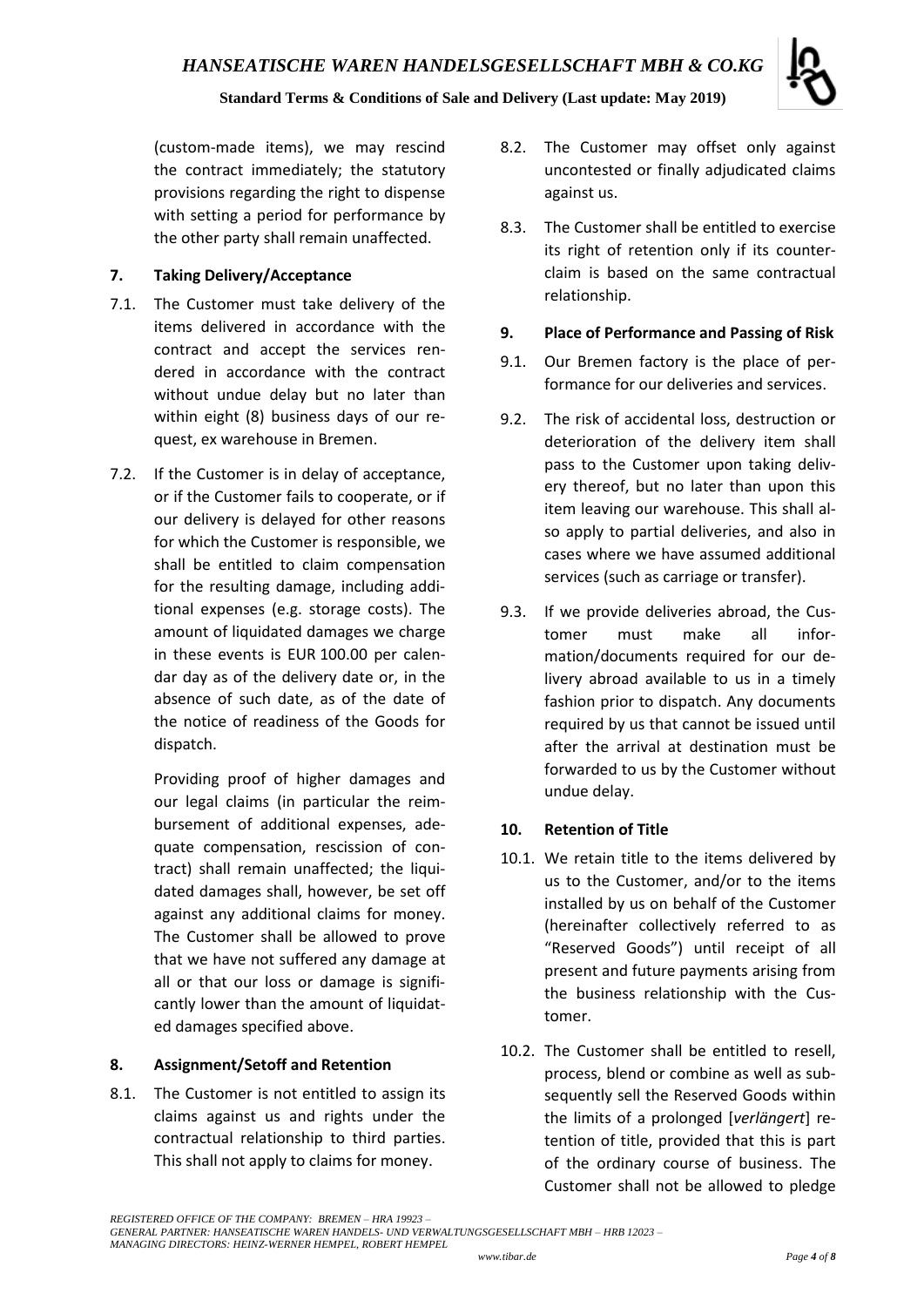the Reserved Goods or transfer title thereto to serve as security.

- 10.3. Any processing or transformation of Reserved Goods by the Customer shall be exclusively on our behalf. If the Customer combines or blends Reserved Goods with other goods not belonging to us, we thereby acquire co-title to such new item on a pro-rata basis of the total value of the new item in proportion to the invoice value of the Reserved Goods. The new item resulting from processing shall also be deemed Reserved Goods within the meaning of these T&C.
- 10.4. The Customer hereby assigns to us in advance and as a security all claims and ancillary rights to which the Customer is entitled in connection with the resale of Reserved Goods, as well as any other claims against its insurers. If the items are exported, the Customer shall also assign to us all claims to which the Customer is entitled now or in the future from German and foreign banks in connection with the exportation, including, but not limited to, claims due under collection orders, L/Cs or confirmed credit, as well as under bonds and guarantees. If the Customer sells Reserved Goods together with other goods not belonging to us, either without or after processing, the claims specified above shall be deemed assigned to us on a pro-rata basis, i.e. in the net amount invoiced by the Customer for Reserved Goods. The assignments above shall not imply any deferral with regard to our claims for payment from the Customer.
- 10.5. The Customer shall retain its right to collect the claims assigned to us. Our authority to collect the claims ourselves at any time shall remain unaffected thereby. We agree and undertake, however, that we will not collect the claims for as long as the Customer is not in default of payment toward us and has not brought an

application to institute insolvency proceedings, or such application has been rejected due to lack of assets. Should any of these cases occur, the Customer shall provide us with all information and documents required for the collection of the claims assigned to us and disclose the assignment to its respective debtors.

- 10.6. The Customer must maintain Reserved Goods in proper condition, store them separately from other items and mark such Goods as owned by us. The Customer must notify us without delay of any impairment of our title to the Reserved Goods–in particular due to attachment of property or seizure–and provide us with copies of the record of attachment, etc.
- 10.7. Upon the Customer's request, we will retransfer to it any title we have to Reserved Goods and the claims assigned to us by way of security to the extent the value of the Reserved Goods exceeds the total value of our claims against the Customer by more than ten (10) percent.
- 10.8. In the event that the Customer is in breach of contract, including, but not limited to, its failure to pay the purchase price when due, we shall be entitled according to the law to rescind the contract with the Customer and/or to request return of the Goods based on our right of retention of title. Requesting the return of the Goods does not automatically imply the rescission of the contract; rather, we are entitled to request the return of the Goods only and to reserve the right of rescission. Should the Customer fail to pay the purchase price when due, we shall be entitled to assert these rights only if we have previously unsuccessfully set the Customer a reasonable deadline for payment, or if the setting of such deadline may be dispensed with under the law.

*REGISTERED OFFICE OF THE COMPANY: BREMEN – HRA 19923 –*

*GENERAL PARTNER: HANSEATISCHE WAREN HANDELS- UND VERWALTUNGSGESELLSCHAFT MBH – HRB 12023 – MANAGING DIRECTORS: HEINZ-WERNER HEMPEL, ROBERT HEMPEL*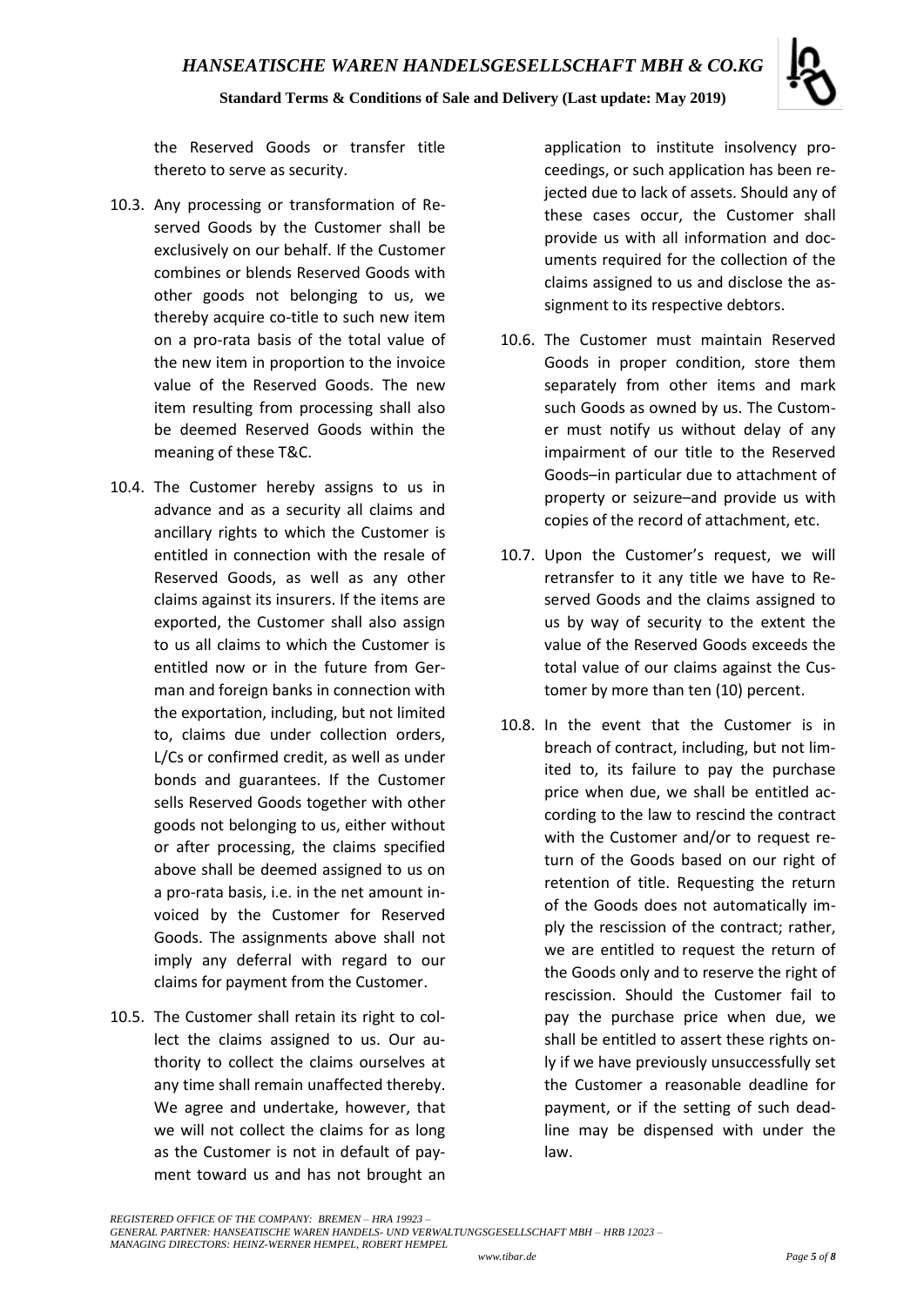

#### **11. Lien**

- 11.1. In order to secure our claims under the business relationship with the Customer, the Customer shall grant us a contractual lien to all objects having come into our possession.
- 11.2. This lien shall also extend to any claim we have against the Customer based on work performed for the Customer and claims due to replacement provided by us, as well as those resulting from any other performance.

### **12. Defects**

- 12.1. Unless provided otherwise herein, the Customer's rights in the event of defects of quality and in title (including faulty shipment or short delivery) shall be governed by the law. Special provisions of the law regarding the final delivery of Goods to consumers (recourse to initial supplier pursuant to Sections 478, 479 *BGB*) shall remain unaffected in any event.
- 12.2. The basis of our liability for defects is first and foremost the agreement made concerning the quality of the Goods. Any and all product descriptions that form the subject matter of the individual contracts shall be deemed an agreement on the quality of the Goods; whether the product description is provided by the Customer, the manufacturer or by us does not make any difference.
- 12.3. To the extent that the quality has not been agreed upon, the question of whether or not there is a defect shall be determined in accordance with the law (Section 434 and 435 *BGB*). We decline, however, any liability with regard to public statements made by the manufacturer or any other third party (such as advertising messages).
- 12.4. The Customer's warranty claims are subject to the Customer having fulfilled its legal requirements to examine the Goods and giving notice of defect (pursuant to Sections 377 German Commercial Code ["HGB"]). If the item delivered is defective, we may first choose whether we fulfill our obligation by remedying the defect (repair) or by providing an item free from defects (replacement). Our right to refuse the chosen manner of cure as provided under the law shall remain unaffected. We shall be entitled to make the cure owed by us conditional on the Customer paying the purchase price when due. The Customer, however, shall have the right to retain a reasonable portion of the purchase price commensurate with the defect. The Customer must allow us the time and opportunity we need to perform the cure owed and must in particular hand over the item complained of for inspection.
- 12.5. All expenses necessary for the purpose of inspection and cure, including, but not limited to the costs of transportation, fares/toll, labor and material costs, shall be borne by us if there is an actual defect. If, however, the Customer's request to remedy a defect turns out to be unjustified, we shall be entitled to claim reimbursement of the costs incurred by us thereby.
- 12.6. Should the cure fail, or a reasonable period set by the Customer for this purpose has lapsed in vain, or if there is no requirement under the law to grant such period, the Customer shall have the right to rescind the contract or reduce the agreed-upon price. However, in cases of minor defects, there is no right of rescission.
- 12.7. The limitation period for defects in quality and of title is one year and shall start upon passing of risk. This shall not apply if

*GENERAL PARTNER: HANSEATISCHE WAREN HANDELS- UND VERWALTUNGSGESELLSCHAFT MBH – HRB 12023 – MANAGING DIRECTORS: HEINZ-WERNER HEMPEL, ROBERT HEMPEL*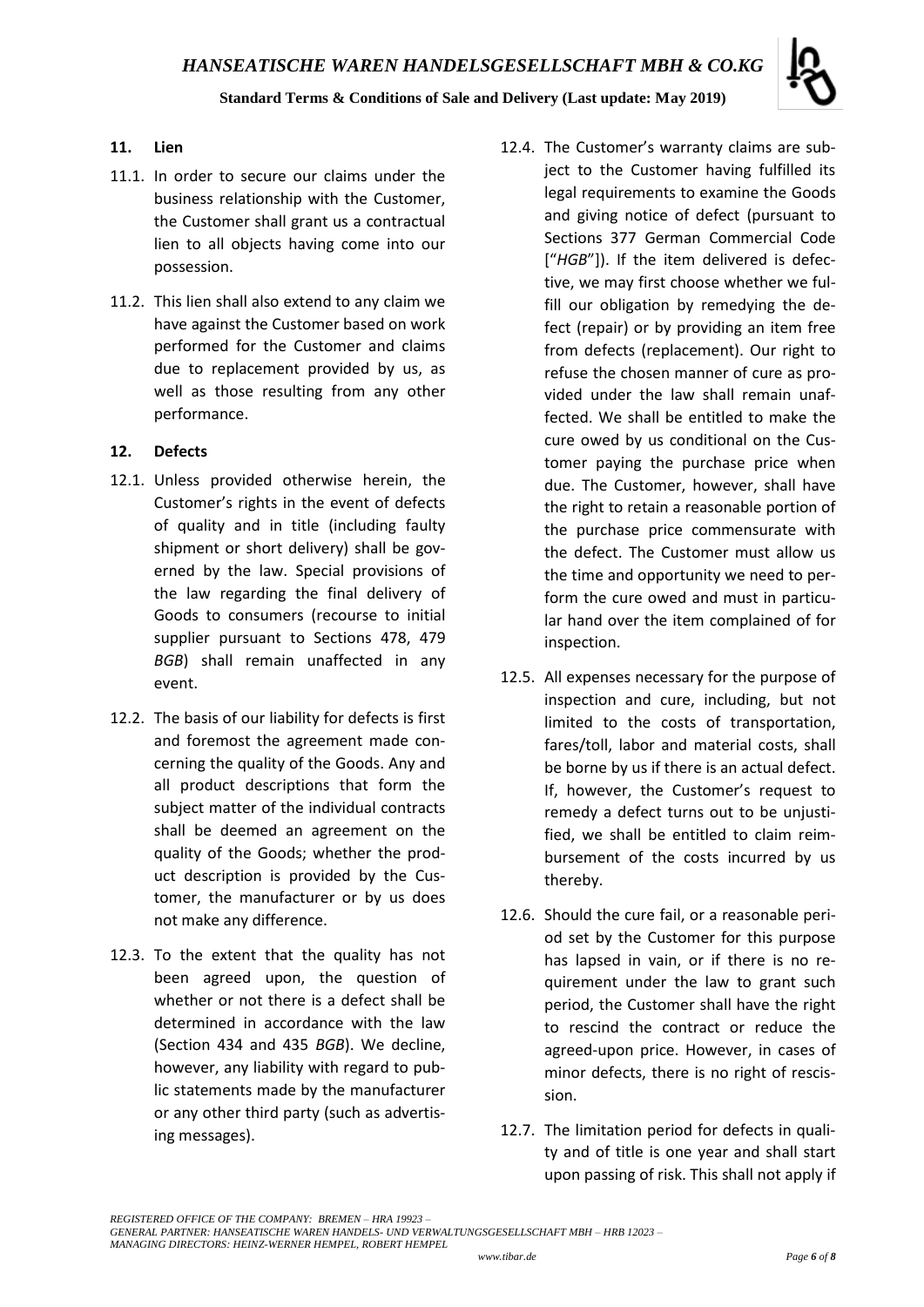

longer periods are applicable pursuant to Sections 438 (1) No. 2, 479 (1), 634a (1) No. 2, and 651 *BGB*, or if we fraudulently concealed the defect, or any of the liability cases mentioned in Clause 13.1 below has occurred.

- 12.8. Subject to Clause 13 hereof, we deliver used items only under exclusion of warranty for defect of quality and in title.
- 12.9. Our obligation to pay damages shall be governed by the following Clause of these T&C.
- 12.10.These provisions do not constitute a reversal of the burden of proof to the Customer's disadvantage.

### **13. Other Liability**

- 13.1. Unless provided otherwise in these T&C including the provisions set out below, we shall be liable in the event of a violation of contractual and non-contractual obligations in accordance with the law.
- 13.2. We shall be liable for damages for any cause in law whatsoever within the scope of fault-based liability in the event of willful misconduct and gross negligence. In the event of slight negligence, we shall be liable, subject to the statutory limitations of liability (e.g. diligence usually employed in our own affairs; insignificant breach of duty), only
	- a) for any loss or damage resulting from loss of life, bodily injury, or damage to health;
	- b) for any loss or damage resulting from the breach of an essential contractual obligation (obligation the fulfillment of which allows for a proper performance of contractual obligations in the first place and in the observance of which the parties trust and may trust as a matter of course); in this case, our liability shall, however, be limited to the compensation of the

foreseeable, typically to be expected loss or damage.

- 13.3. The limitations of liability resulting from Clause 13.2 shall also apply to breaches of duty by or in favor of persons whose fault we are responsible for according to the law. They shall not apply if we have fraudulently concealed a defect, or have assumed a warranty for the quality of Goods, and it shall not apply to claims of the Customer under the Product Liability Act.
- 13.4. Where a breach of duty is concerned that does not consist of a defect, the Customer may not rescind or terminate the contract unless we are responsible for such breach of duty. The Customer's unrestricted right of termination (in particular pursuant to Sections 650, 648 *BGB*) shall be excluded. In all other respects, the prerequisites and consequences laid down in the law shall apply.

### **14. Choice of Law and Place of Jurisdiction**

- 14.1. These T&C and the contractual relationship between us and the Customer shall be governed by the laws of the Federal Republic of Germany, exclusive of any uniform international law, including but not limited to the United Nations Convention on Contracts for the International Sale of Goods.
- 14.2. If the Customer is a merchant within the meaning set forth in the German Commercial Code, or a legal entity under public law, or a special fund under public law, our registered office in Bremen, Federal Republic of Germany, shall be the exclusive, as well as international, place of jurisdiction for any disputes arising directly or indirectly under the contractual relationship with the Customer. This rule applies *mutatis mutandis* if the Customer is an entrepreneur within the meaning of Section 14 *BGB*. In all cases, however, we

*REGISTERED OFFICE OF THE COMPANY: BREMEN – HRA 19923 –*

*GENERAL PARTNER: HANSEATISCHE WAREN HANDELS- UND VERWALTUNGSGESELLSCHAFT MBH – HRB 12023 – MANAGING DIRECTORS: HEINZ-WERNER HEMPEL, ROBERT HEMPEL*